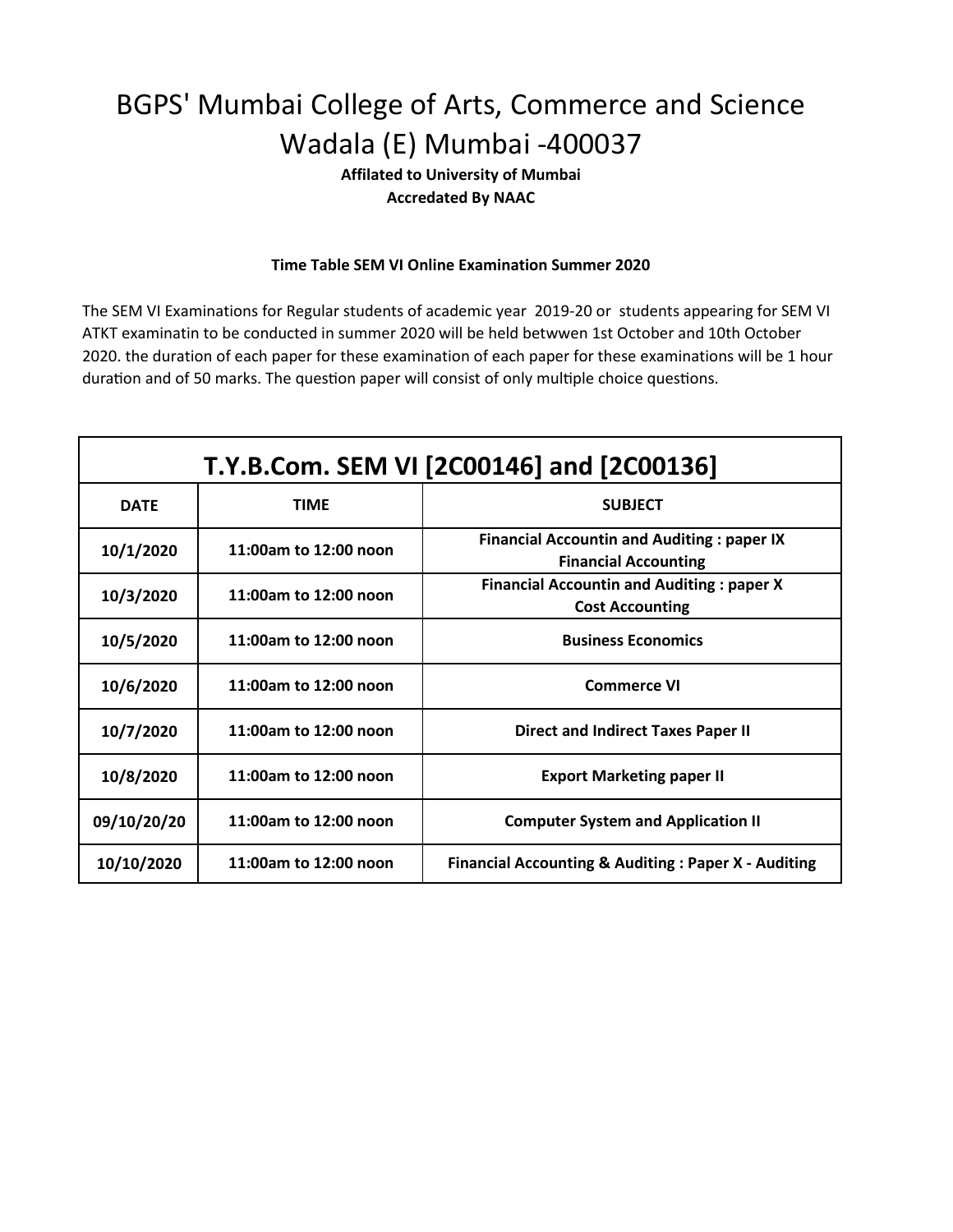**Affilated to University of Mumbai Accredated By NAAC**

#### **Time Table SEM VI Online Examination Summer 2020**

| T.Y.B.M.S SEM VI [2C00146] and [2C00136] |              |                                                 |                                                |                                                   |  |  |
|------------------------------------------|--------------|-------------------------------------------------|------------------------------------------------|---------------------------------------------------|--|--|
| <b>DATE</b>                              | <b>TIME</b>  | <b>SUBJECT</b>                                  |                                                |                                                   |  |  |
| 10/1/2020                                | 2 pm to 3 pm | <b>Operation Research</b>                       |                                                |                                                   |  |  |
| 10/3/2020                                | 2 pm to 3 pm | <b>Internationl Finance</b>                     | <b>Brand Management</b>                        | <b>HRM in Global Perspecitive</b>                 |  |  |
| 10/5/2020                                | 2 pm to 3 pm | <b>Project Mangement</b>                        | <b>Retail Management</b>                       | Indian Ethos in Management                        |  |  |
| 10/7/2020                                | 2 pm to 3 pm | <b>Strategic Financial</b><br><b>Management</b> | <b>International Marketing</b>                 | <b>HRM in Service Sector</b><br><b>Management</b> |  |  |
| 10/9/2020                                | 2 pm to 3 pm | <b>Indirect Taxes</b>                           | <b>Media Planning and</b><br><b>Management</b> | <b>Workforce Diversity</b>                        |  |  |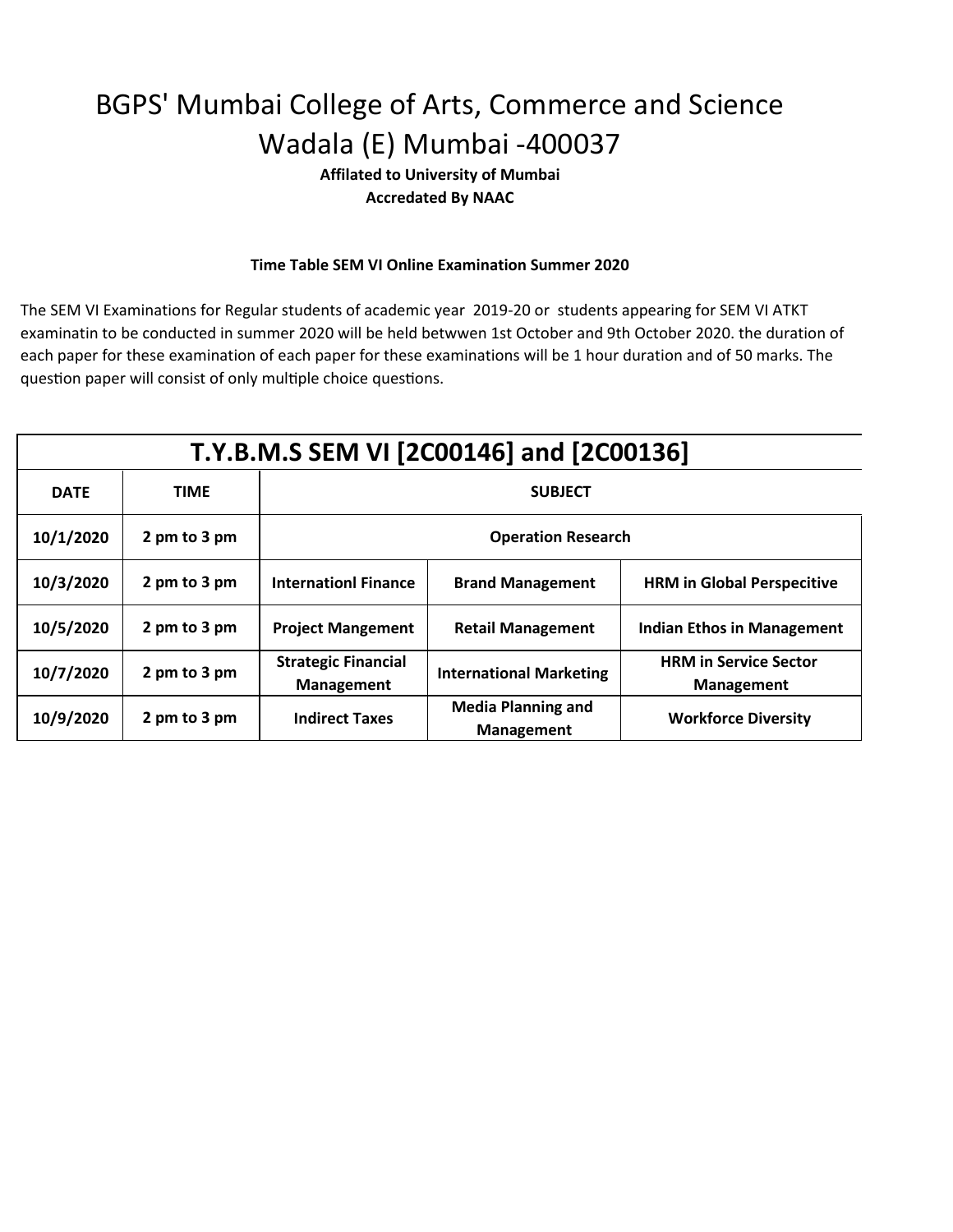**Affilated to University of Mumbai Accredated By NAAC**

#### **Time Table SEM VI Online Examination Summer 2020**

| T.Y.I.T. SEM VI [1S00256] and [1S00246] |              |                                                    |  |  |
|-----------------------------------------|--------------|----------------------------------------------------|--|--|
| <b>DATE</b>                             | <b>TIME</b>  | <b>SUBJECT</b>                                     |  |  |
| 10/1/2020                               | 4 pm to 5 pm | <b>Software Quality Assurance</b>                  |  |  |
| 10/3/2020                               | 4 pm to 5 pm | <b>Security in Computing</b>                       |  |  |
| 10/5/2020                               | 4 pm to 5 pm | <b>Business Intelligence</b>                       |  |  |
| 10/7/2020                               | 4 pm to 5 pm | <b>Principles of Geographic Information System</b> |  |  |
| 10/9/2020                               | 4 pm to 5 pm | <b>IT Service Management / Cyber Laws</b>          |  |  |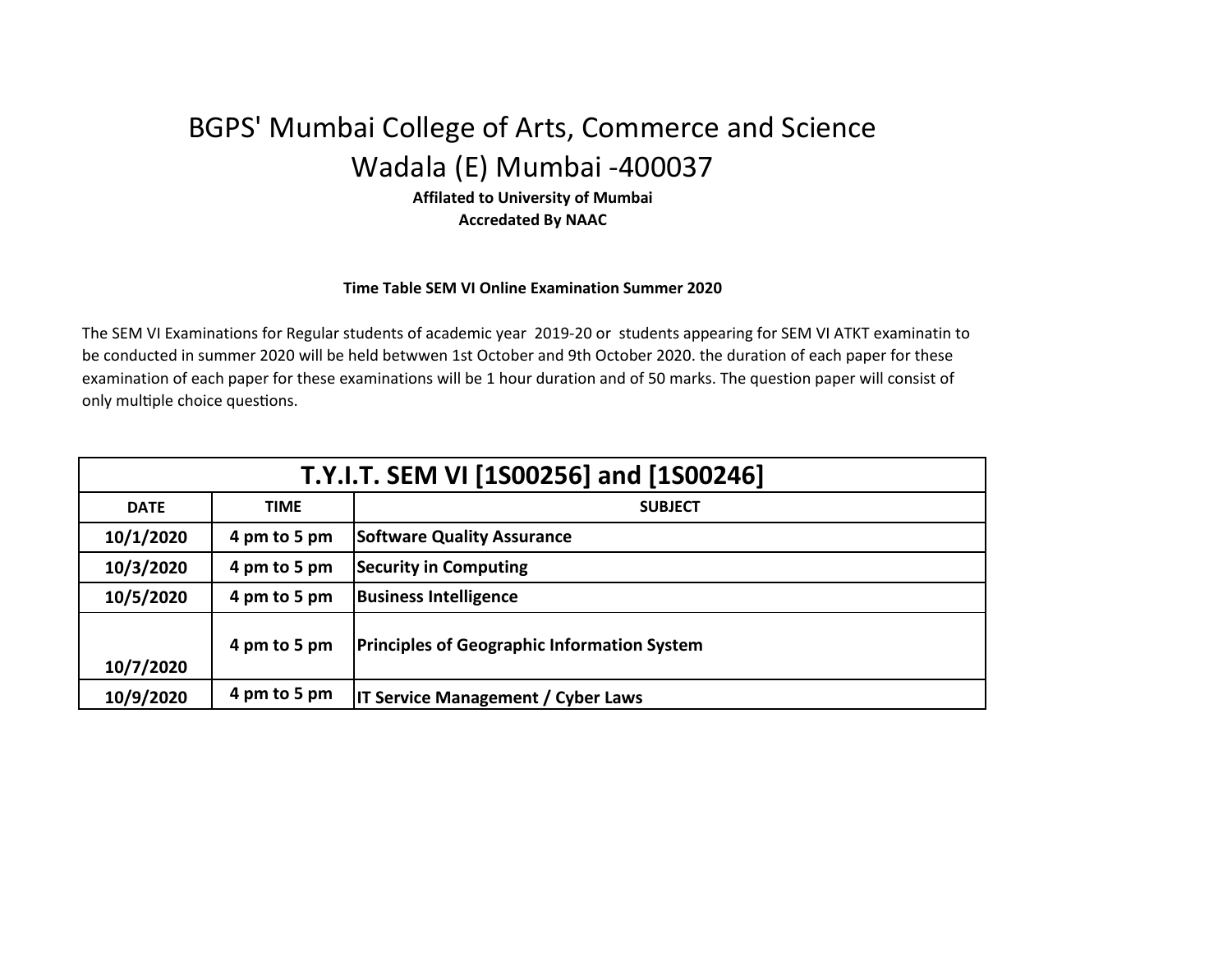### **Affilated to University of Mumbai Accredated By NAAC**

#### **Time Table SEM VI Online Examination Summer 2020**

| T.Y.B.Sc. Computer Science SEM VI [1S00156] and [1S00136] |              |                                                   |
|-----------------------------------------------------------|--------------|---------------------------------------------------|
| <b>DATE</b>                                               | <b>TIME</b>  | <b>SUBJECT</b>                                    |
| 10/1/2020                                                 | 4 pm to 5 pm | Wireless Sensor Networks and Mobile Communication |
| 10/3/2020                                                 | 4 pm to 5 pm | <b>Cloud Computing</b>                            |
| 10/5/2020                                                 | 4 pm to 5 pm | <b>Information Retrieval</b>                      |
| 10/7/2020                                                 | 4 pm to 5 pm | <b>Data Science</b>                               |
| 10/9/2020                                                 | 4 pm to 5 pm | <b>Ethical Hacking</b>                            |